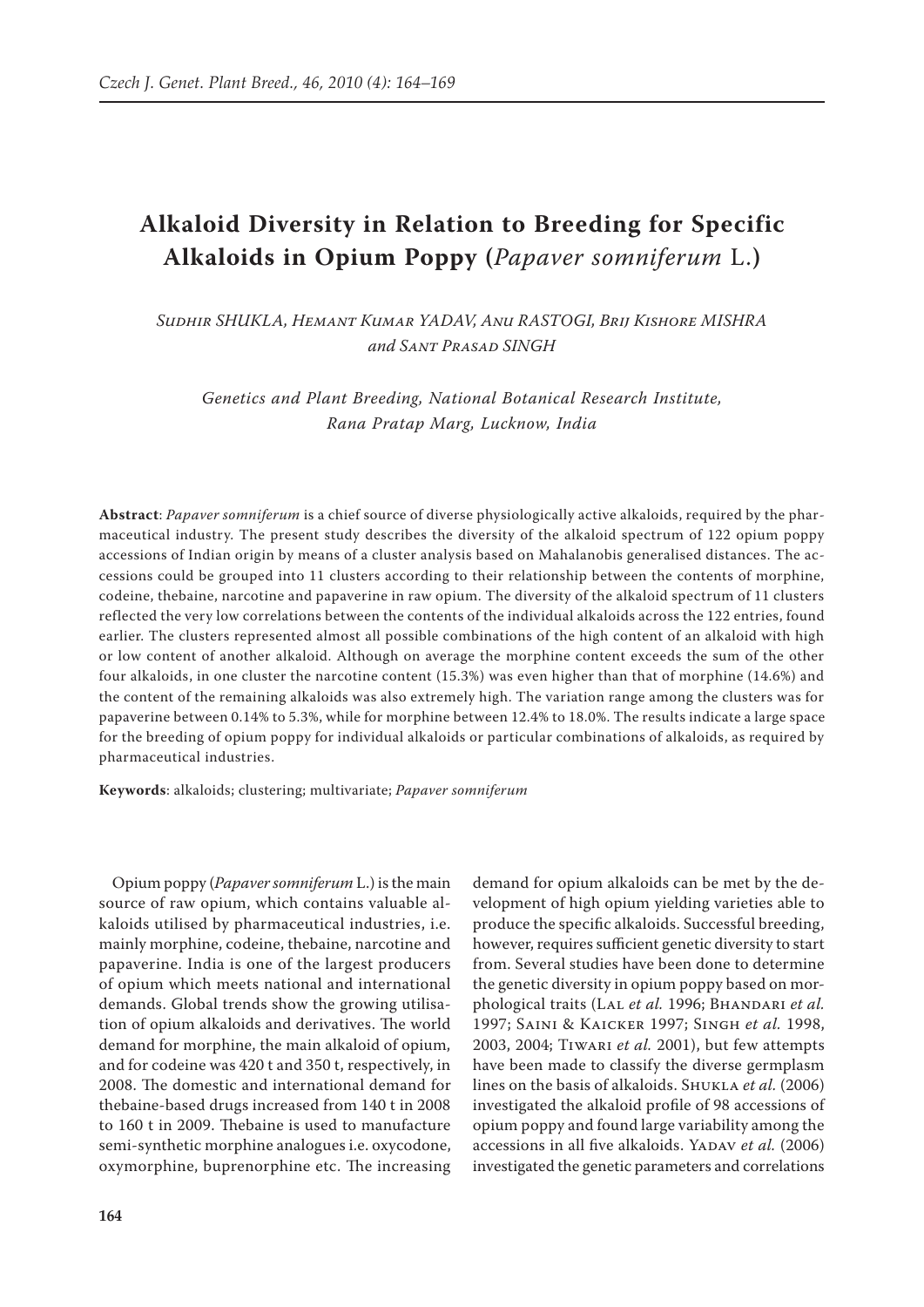between the five alkaloids in a collection of 122 opium poppy accessions. They found large genetic variation in the content of all five alkaloids (Table 1), but low genetic correlations between the five alkaloids (the strongest was  $r = 0.37$ ), indicating almost independent inheritance of the alkaloids and thus a high potential for genetic improvement by breeding. The present study tries to group these 122 accessions into clusters, using the analytical data obtained by YADAV *et al.* (2006), in order to facilitate the selection of suitable parents for breeding poppy varieties with a desired alkaloid spectrum.

tained at the National Botanical Research Institute (NBRI), Lucknow, India for several years as pure lines. They are grouped by origin in Table 2. The opium poppy lines were grown in a two-year field trial, performed by YADAV et al. (2006) in the crop years 2002-03 and 2003-04 at the NBRI experimental site at Lucknow. The trial design was a randomised complete block with three replications. A detailed description of the experimental design, description of the environmental conditions of the site, cultural practices and the details of the analytical procedures for the determination of alkaloids (HPLC) were given by YADAV *et al.* (2006).

## **MATERIAL AND METHODS**

The 122 opium poppy accessions included different breeding lines and landraces which have been main-

To show the similarities between the alkaloid spectra of the entries the analytical data on the five alkaloids, obtained by YADAV *et al.* (2006) for 122 poppy accessions, were used to perform a hierarchical cluster analysis based on the average linkage method.

Table 1. Variations in the content of five alkaloids in the opium of 122 accessions of opium poppy (*Papaver somniferum* L.); according to YADAV *et al.* (2006), modified

| Alkaloid (%) | Minimum | Mean  | Maximum | <b>SD</b> | CV(%)  |
|--------------|---------|-------|---------|-----------|--------|
| Morphine     | 9.20    | 15.41 | 20.86   | 2.58      | 17.00  |
| Codeine      | 1.57    | 3.21  | 6.76    | 0.88      | 28.66  |
| Thebaine     | 0.61    | 2.05  | 8.36    | 1.15      | 57.01  |
| Narcotine    | 2.27    | 8.18  | 17.92   | 2.68      | 32.95  |
| Papaverine   | 0.00    | 1.25  | 6.04    | 1.56      | 125.97 |

SD = standard deviation of the whole population, *CV* = coefficient of variation

Table 2. The origin of accessions used for an assessment of genetic diversity in the content of major alkaloids of opium poppy (*Papaver somniferum* L.)

|                | Accessions                                                                                                                                                                                                            | Location/origin                                                               |
|----------------|-----------------------------------------------------------------------------------------------------------------------------------------------------------------------------------------------------------------------|-------------------------------------------------------------------------------|
| 1              | BR 001, BR 002, BR 003, BR 004, BR 006, BR 007, BR 008, BR 009, BR 010A,<br>BR 311, BR 329, BR 010B, BR 321, BR 331, BR 314, BR 315, BR 316, BR 334,<br>BR 312, BR 313                                                | landraces from different districts<br>of Uttar Pradesh (U.P.) state, India    |
| 2              | BR 275, BR 271, BR 286, BR285, BR 284, BR 283, BR 282, BR 281, BR 280,<br>BR 279, BR 278, BR 277, BR 276, BR 272, BR 273, BR 274, BR 320, BR 304,<br>BR 301, BR 303, BR 300, BR 302, BR 317, BR 319, BR 318           | collections, New Delhi, India                                                 |
| 3              | BR 292, BR 294, BR 293, BR 295, BR 296, BR 297, BR 298, BR 299, BR 289,<br>BR 288, BR 287, BR 291, BR 247, BR 248, BR 249, BR 250, BR 251, BR 254,<br>BR 255, BR 256, BR 257, BR 258, BR 259, BR 263, BR 264, BR 265. | collections from different districts<br>of Rajasthan state, India             |
| $\overline{4}$ | BR 306, BR 310, BR 305, BR 309, BR 307, BR 308, BR 252, BR 253, BR<br>260, BR 261, BR 262, BR 266, BR 267, BR 268, BR 269, BR 270.                                                                                    | collections from different districts<br>of Madhya Pradesh (M.P.) state, India |
| 5              | BR 046, BR 047A, BR 047B, BR 048, BR 049, BR 050, BR 051, BR 052, BR<br>053, BR 054, BR 055, BR 056A, BR 056B, BR 057, BR 058, BR 060, BR,<br>061, BR 062, BR 063, BR 064, BR 065, BR 066, BR 067, BR 068.            | developed through interspecific cross<br>at NBRI, Lucknow, India              |
| 6              | BR 005, BR 322, BR 323, BR 324, BR 325, BR 222, BR 220, BR 326, BR<br>327, BR 328.                                                                                                                                    | improved breeding lines, NBRI,<br>Lucknow, India                              |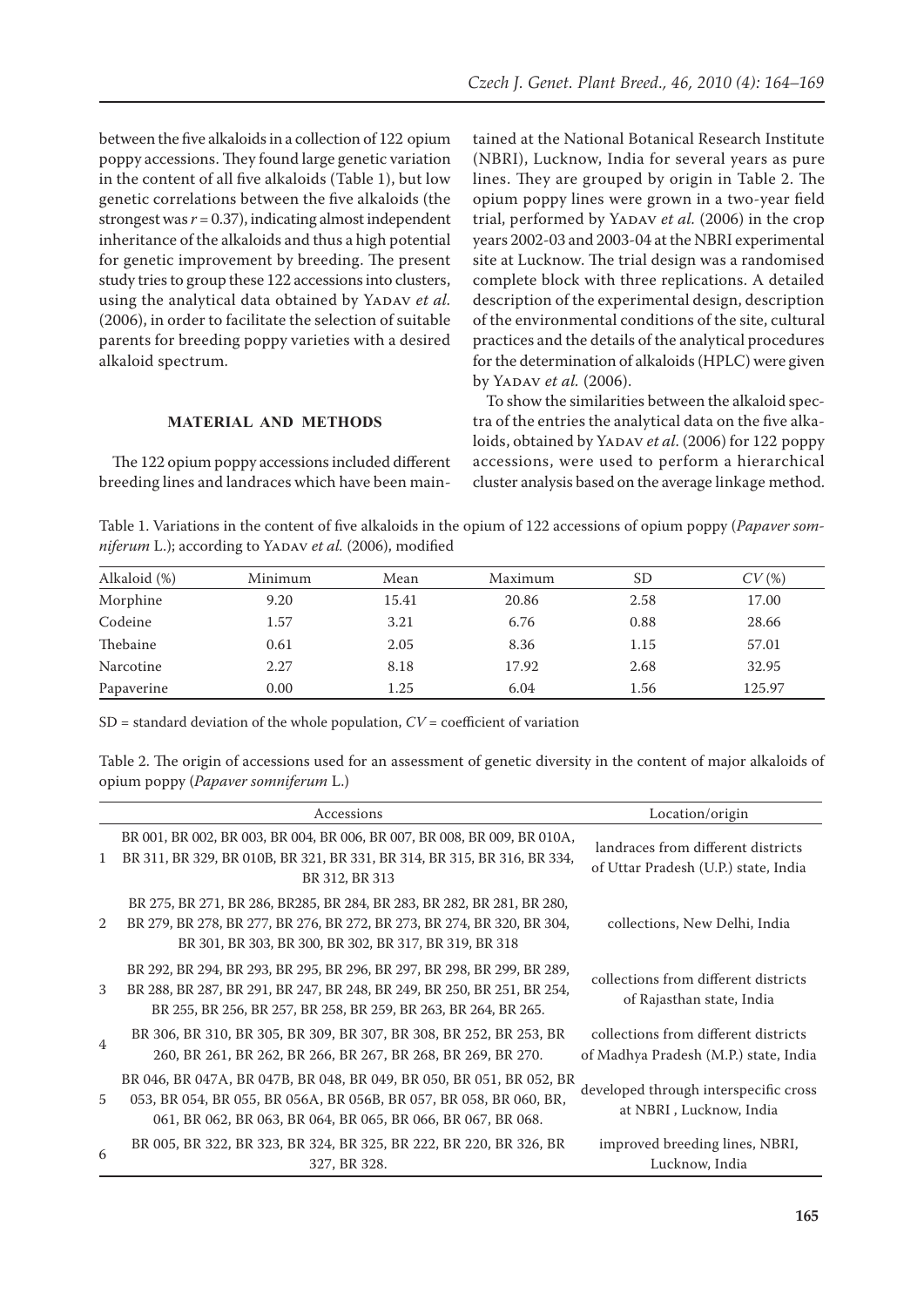Mahalanobis generalised distances  $(D^2)$  according to Rao (1952) were calculated within and between the clusters, as a measure of similarity between the alkaloid spectra of the accessions. A dendrogram, based on the linkage index between the entries, was produced to visualise the clusters and the similarities of the alkaloid spectra. All calculations were performed by means of the WINDOWSTAT software package of Indostat services, Hyderabad.

## **RESULTS AND DISCUSSION**

The results of the cluster analysis are summarised in Figure 1.The clustering produced 11 clusters depending upon the similarity of the alkaloid spectrum of 122 accessions. The accessions belonging to the individual clusters are listed in Table 3, together with the geographical origin of each accession given in parentheses. The cluster size varied from 4 to 25. All clusters contained accessions of different ori-

gin, except the small cluster VII, with all accessions originating from New Delhi. Also, accessions of common geographical origin were distributed over several clusters. This indicates the limited role of geographical distribution in the genetic diversity of opium poppy of Indian origin, as was demonstrated also by Singh (1991), Singh *et al.* (2003, 2004). Because of the different cluster size, the large clusters included most of the accessions.

The inter-cluster and the mean intra-cluster Mahalanobis distances are summarised in Table 4. The mean content of the five alkaloids of each cluster is given in Table 5. The mean intra-cluster distance (the mean of all distances within a cluster) is a measure of variability within a cluster. The values of intercluster distances were, as should be expected, greater than the mean distances within clusters. Among all clusters, the smallest cluster VII, containing four accessions from New Delhi, was unique in several respects. It had the highest intra-cluster variability but it was also the most distant from the

Table 3. Distribution of 122 accessions into 11 clusters based on major alkaloids of opium poppy (*Papaver somniferum* L.)

| Cluster     | No. of<br>accessions | Accessions                                                                                                                                                                                                                                                                                                      |
|-------------|----------------------|-----------------------------------------------------------------------------------------------------------------------------------------------------------------------------------------------------------------------------------------------------------------------------------------------------------------|
| I           | 25                   | BR001(U.P.), BR275 (ND), BR009(U.P.), BR271(ND), BR010A(U.P.), BR066(IS), BR277(ND),<br>BR047A(IS), BR293(Raj), BR050(IS), BR010B(U.P.), BR321(U.P.), BR301(ND), BR319(ND),<br>BR048(IS), BR052(IS), BR220(IV), BR313(U.P.), BR063(IS), BR064(IS), BR065(IS), BR067(IS),<br>BR308(M.P.), BR312(U.P.), BR328(IV) |
| $\rm II$    | 20                   | BR005(U.P.), BR272 (ND), BR318(ND), BR324(IV), BR273(ND), BR323(IV), BR329(U.P.),<br>BR298(Raj), BR334(U.P.), BR056B(IS), BR258(Raj), BR007(U.P.), BR286(ND), BR305(M.P.),<br>BR062(IS), BR299(Raj), BR322(IV), BR315(U.P.), BR053(IS), BR310(M.P)                                                              |
| III         | 4                    | BR295(Raj), BR304(ND), BR278(ND), BR316 (U.P)                                                                                                                                                                                                                                                                   |
| IV          | 19                   | BR002(U.P.), BR061(IS), BR306(M.P), BR285(ND), BR006(U.P.), BR054(IS), BR056A(IS),<br>BR004(U.P.), BR008(U.P.), BR325(IV), BR320(ND), BR003(U.P.), BR274(ND), BR292(Raj),<br>BR311(U.P.), BR280(ND), BR302(ND), BR331(U.P.), BR300(ND)                                                                          |
| V           | 13                   | BR247(Raj), BR263(Raj), BR248(Raj), BR264(Raj), BR260(M.P.), BR268(M.P.), BR254(Raj),<br>BR252(M.P.), BR261(M.P.), BR327(IV), BR253(M.P.), BR262(M.P.), BR269(M.P.)                                                                                                                                             |
| VI          | 6                    | BR249(Raj), BR259(Raj), BR250(Raj), BR265(Raj), BR267(Raj.), BR068(IS)                                                                                                                                                                                                                                          |
| <b>VII</b>  | 4                    | BR283(ND), BR282(ND), BR281(ND), BR284(ND)                                                                                                                                                                                                                                                                      |
| <b>VIII</b> | 11                   | BR276(ND), BR049(IS), BR256(Raj), BR257(Raj), BR255(Raj), BR266(M.P.), BR270(M.P.),<br>BR251(Raj), BR307(M.P.), BR291(Raj), BR047B(Raj)                                                                                                                                                                         |
| IX          | 5                    | BR314(U.P), BR055(IS), BR222(IV), BR317(ND), BR051(IS)                                                                                                                                                                                                                                                          |
| X           | 9                    | BR294(Raj), BR057(IS), BR290(Raj), BR287(Raj), BR303(ND), BR046(IS), BR297(Raj),<br>BR326(IV), BR288(Raj)                                                                                                                                                                                                       |
| XI          | 6                    | BR296(Raj), BR289(Raj), BR279(ND), BR309(M.P.), BR060(IS), BR058(IS)                                                                                                                                                                                                                                            |

U.P. = landraces from Uttar Pradesh; M.P. = collections from Madhya Pradesh; Raj = collections from Rajasthan; ND = collections from New Delhi; IS = developed through interspecific cross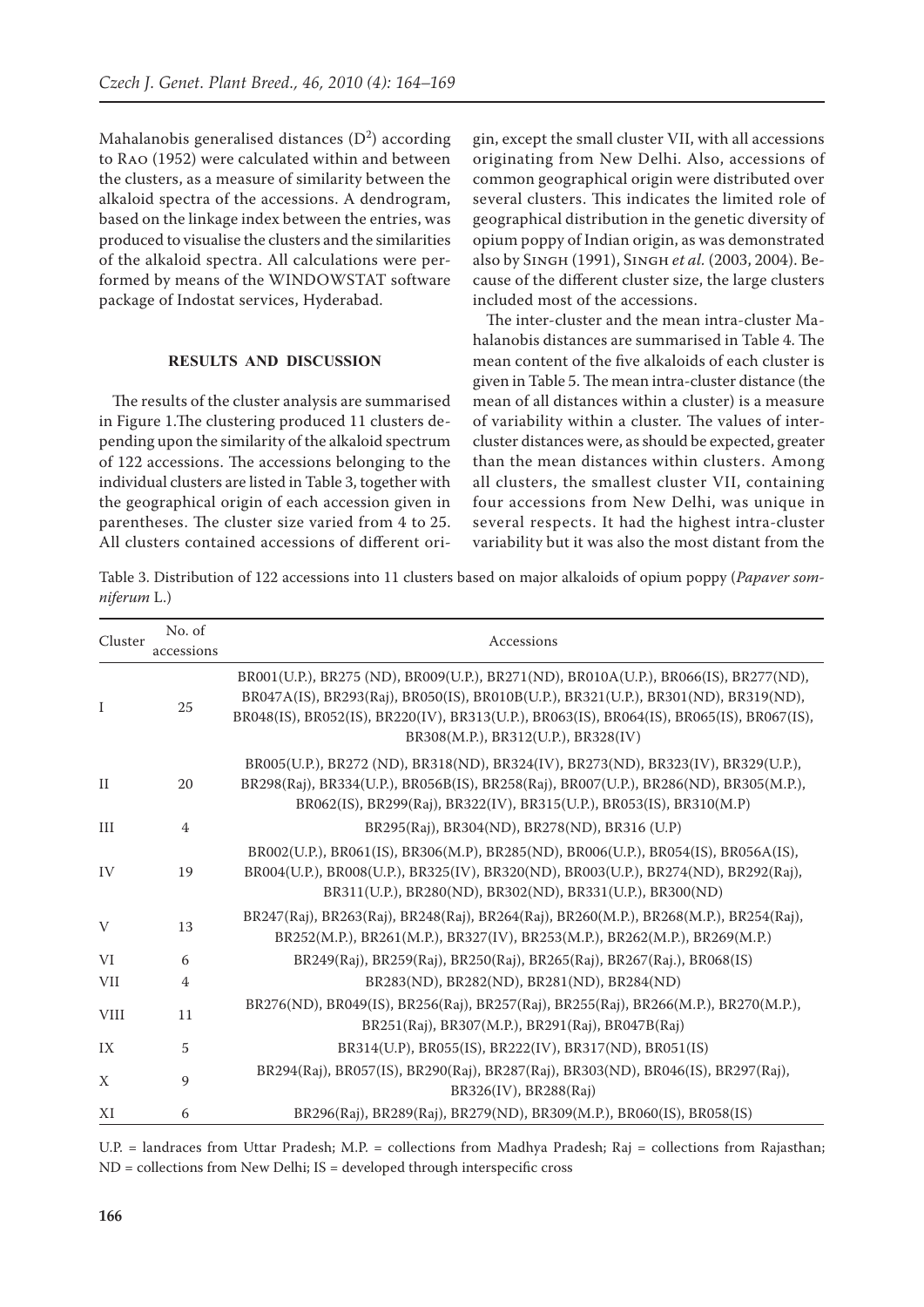

other clusters. A look into Table 4 reveals that this cluster contains accessions with extraordinarily high content of codeine, thebaine, narcotine and papaverine, but only moderate content of morphine. This is in strong contrast with the remaining accessions, in which the average morphine content is higher than the sum of the four other alkaloids.

Since the heritabilities of the content of each alkaloid of 122 accessions are extremely high, as found by YADAV *et al.* (2006), the Mahalanobis distance is a good measure of genetic distance. The distance between clusters can therefore be effectively used to select genetically distant parents for hybridization programmes, aimed at obtaining high-yielding opium poppy lines with high content of particular alkaloids or combinations of alkaloids. It is common knowledge that more heterosis can be expected in hybrids of genetically more distant parents than in those of genetically close parents, as shown for example in hyacinth beans (Singh 1991). The genetic divergence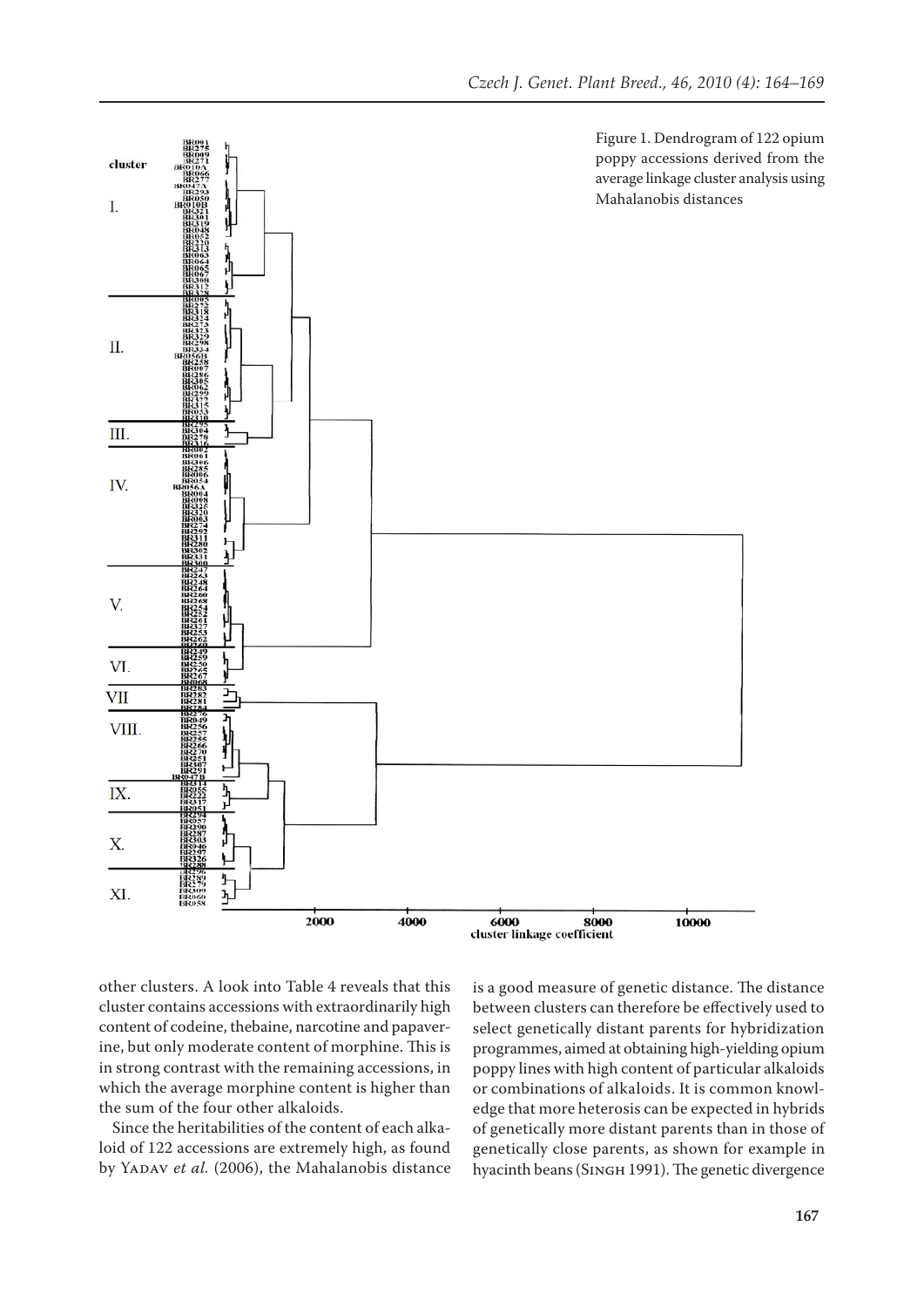| Clusters     | 1      | П      | Ш      | IV     | V      | VI     | VII     | <b>VIII</b>    | IX      | X              | XI      |
|--------------|--------|--------|--------|--------|--------|--------|---------|----------------|---------|----------------|---------|
| $\bf{I}$     | 163.67 | 244.36 | 583.21 | 318.99 | 394.13 | 372.94 | 2164.73 | 672.53         | 1328.31 | 401.12         | 884.42  |
| $\rm II$     |        | 91.69  | 502.01 | 208.83 | 261.96 | 178.19 | 2113.14 | 621.18         | 1359.32 | 289.94         | 783.54  |
| Ш            |        |        | 404.58 | 793.37 | 629.20 | 591.96 | 2454.33 | 988.54         | 1677.30 | 714.01         | 1295.20 |
| IV           |        |        |        | 121.83 | 537.76 | 482.42 | 1742.30 | 852.11         | 1434.28 | 363.09         | 681.04  |
| $\mathbf{V}$ |        |        |        |        | 63.69  | 155.39 | 2053.76 | 227.73         | 810.38  | 208.36         | 650.72  |
| VI           |        |        |        |        |        | 60.96  | 2676.09 | 509.97         | 1375.97 | 370.48         | 1006.46 |
| <b>VII</b>   |        |        |        |        |        |        |         | 485.06 1675.31 |         | 995.97 1310.15 | 719.19  |
| <b>VIII</b>  |        |        |        |        |        |        |         | 180.25         | 419.58  | 269.96         | 503.58  |
| IX           |        |        |        |        |        |        |         |                | 138.13  | 576.75         | 410.32  |
| X            |        |        |        |        |        |        |         |                |         | 107.88         | 301.26  |
| XI           |        |        |        |        |        |        |         |                |         |                | 210.38  |

Table 4. Intra- (diagonal bold) and inter-cluster Mahalanobis distances for 122 accessions in opium poppy (*Papaver somniferum* L.)

seems to be an important tool for the selection of prospective parents for further utilization in any crop improvement programme (Singh *et al.* 2003, 2004). Mean performance of different clusters for major alkaloids revealed that the accessions with the lowest morphine and papaverine content were included in cluster I, however, this cluster had accessions with the second highest codeine content. On the other hand, cluster VI, which consisted of six accessions, five from Rajasthan and one from an interspecific cross, had the highest morphine and the lowest codeine, thebaine and narcotine content, as well as the second lowest papaverine content, accompanied by the lowest intra-cluster distance. Contrary to this, the accessions with the highest codeine, thebaine, narcotine and papaverine content and the third lowest morphine content were grouped in cluster VII, which had a maximum intra-cluster distance. The means of clusters VI and VII indicated that an increase in

morphine was associated with a decrease in other alkaloids and thus they showed negative associations. The probable reason for this increase or decrease in the alkaloids can be understood by studying the biosynthetic pathway of opium alkaloids (Shukla *et al.* 2006). The biosynthetic pathway of major opium alkaloids suggests that morphine, codeine, thebaine and narcotine are synthesized from reticuline whereas papaverine stems from nor-reticuline (CORDELL 1981; Китснам 1998). Thebaine is formed from reticuline, which is converted to morphine following two pathways. The first pathway involves the route thebaine  $\rightarrow$  codeinone  $\rightarrow$  codeine  $\rightarrow$  morphine and the other the<br>baine  $\rightarrow$  oripavine  $\rightarrow$  morphinone<br>  $\rightarrow$ morphine (Psenak 1998). The predominance of one pathway over the other may depend upon the relative activities of 3-0 methyl oxidase/6-0 methyl oxidase. Any genetic block which hinders the conversion of nor-reticuline to papaverine would not block

| Table 5. Cluster means and standard errors of the means of the content of five alkaloids in raw opium (in %) |  |  |  |
|--------------------------------------------------------------------------------------------------------------|--|--|--|
|--------------------------------------------------------------------------------------------------------------|--|--|--|

| Clusters      | Morphine         | Codeine         | Thebaine        | Narcotine        | Papaverine      |
|---------------|------------------|-----------------|-----------------|------------------|-----------------|
| Ι             | $12.42 \pm 0.30$ | $3.65 \pm 0.22$ | $2.04 \pm 0.17$ | $7.78 \pm 0.37$  | $0.14 \pm 0.05$ |
| $\mathbf{I}$  | $17.42 \pm 0.46$ | $3.05 \pm 0.10$ | $1.91 \pm 0.12$ | $8.13 \pm 0.22$  | $0.21 \pm 0.04$ |
| Ш             | $16.38 \pm 1.03$ | $3.56 \pm 0.43$ | $4.96 \pm 1.16$ | $5.87 \pm 0.97$  | $0.15 \pm 0.14$ |
| IV            | $16.23 \pm 0.35$ | $3.31 \pm 0.17$ | $1.80 \pm 1.3$  | $11.14 \pm 0.34$ | $0.40 \pm 0.15$ |
| V             | $16.91 \pm 0.39$ | $3.21 \pm 0.12$ | $1.38 \pm 0.06$ | $5.44 \pm 0.23$  | $1.48 \pm 0.12$ |
| VI            | $18.02 \pm 0.71$ | $2.13 \pm 0.21$ | $1.03 \pm 0.11$ | $5.32 \pm 0.35$  | $0.19 \pm 0.08$ |
| <b>VII</b>    | $14.57 \pm 1.46$ | $4.72 \pm 0.76$ | $5.02 \pm 0.84$ | $15.26 \pm 1.08$ | $5.29 \pm 0.43$ |
| <b>VIII</b>   | $14.79 \pm 0.59$ | $2.90 \pm 0.27$ | $1.48 \pm 0.29$ | $5.61 \pm 0.41$  | $2.78 \pm 0.17$ |
| IX            | $12.58 \pm 0.58$ | $2.93 \pm 0.19$ | $2.54 \pm 0.20$ | $7.59 \pm 0.58$  | $4.81 \pm 0.34$ |
| X             | $15.92 \pm 0.61$ | $2.67 \pm 0.20$ | $2.08 \pm 0.23$ | $8.47 \pm 0.19$  | $2.06 \pm 0.20$ |
| XI            | $15.44 \pm 1.25$ | $3.09 \pm 0.25$ | $2.47 \pm 0.44$ | $11.02 \pm 0.44$ | $3.54 \pm 0.23$ |
| Mean $\pm$ SE | $15.41 \pm 0.55$ | $3.21 \pm 0.24$ | $2.05 \pm 0.24$ | $8.18 \pm 0.41$  | $1.25 \pm 0.14$ |